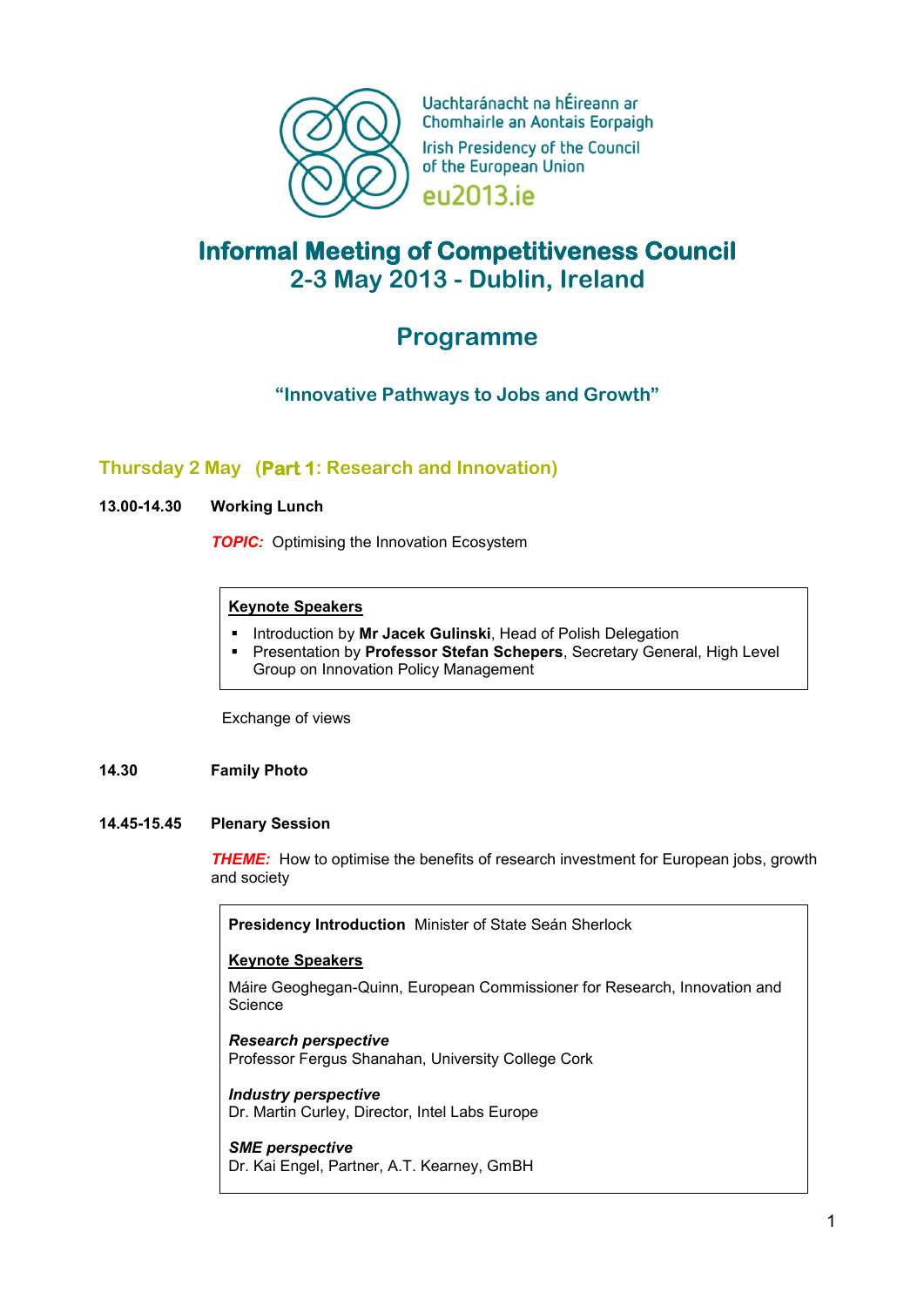### **15.45-16.45 Breakout Sessions** (Heads of Delegations and Commissioner Only)

# *TOPIC(S):*

# *Research perspective*

Optimising the role and contribution of basic research to European competitiveness and societal wellbeing

### *Industry perspective*

Ensuring the global competitiveness of European Industry, including through the development and deployment of KETS

### *SME perspective*

Helping SMEs to become more innovative

# **16.45 Return to Plenary Session and Feedback from Workshops**

# **17.20 Closing Remarks by Minister Seán Sherlock**

### **17.30 Press Conference**

Minister Seán Sherlock and Commissioner Máire Geoghegan-Quinn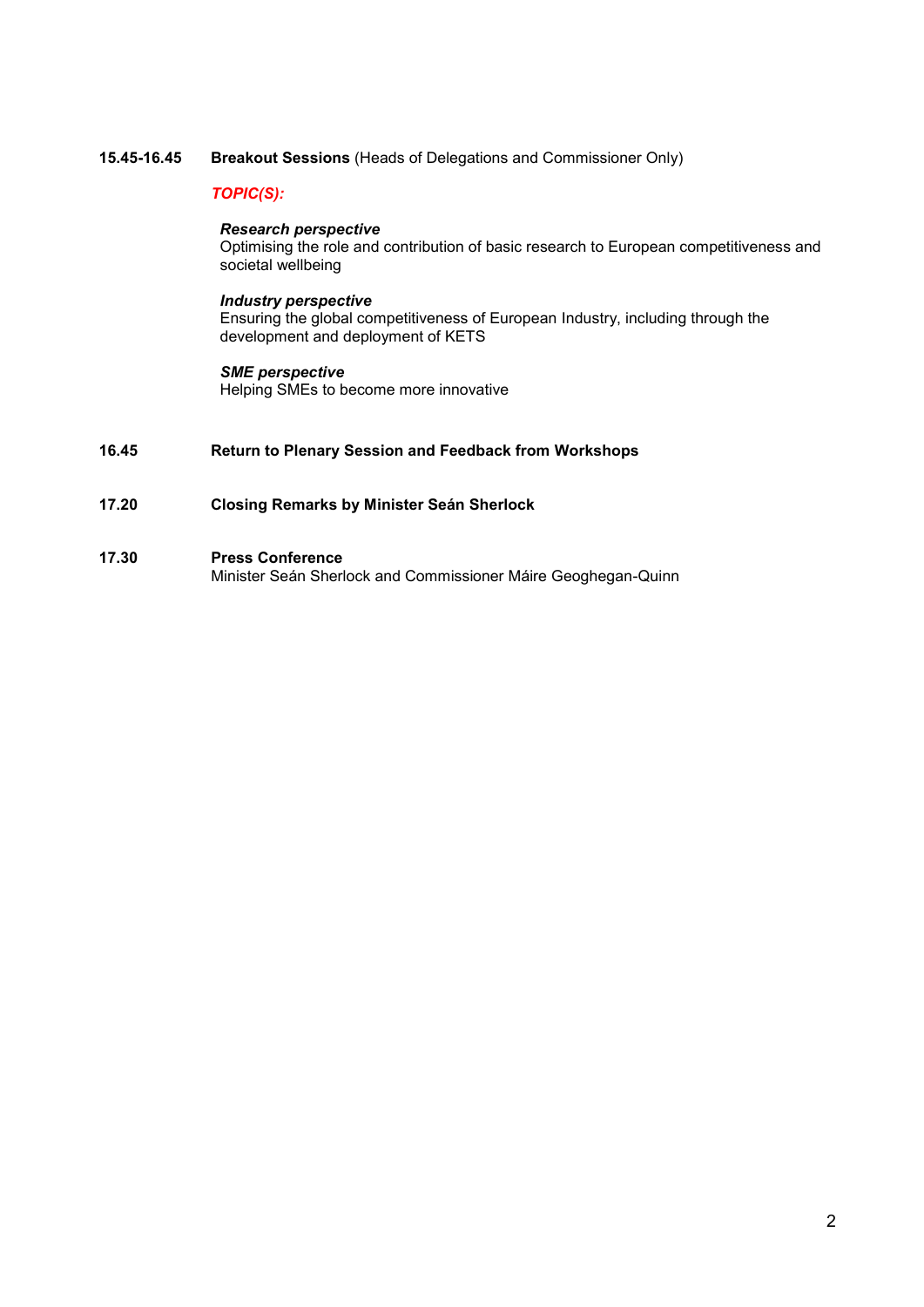# **Friday 3 May (Part 2: Industry, Internal Market and Enterprise)**

### **08.30-10.00 Exchange of Views**

Ministers (Heads of Delegation) and Commissioners only - **Restricted Session**

 *TOPIC:* Mutually Agreed Contracts for Competitiveness and Growth (MACCG)

### **10.30-11.45 Plenary Session**

*THEME:* SMEs as a driver of European Growth

**Presidency Introduction** Minister Richard Bruton

### **Keynote Speakers**

Antonio Tajani, Vice President and European Commissioner for Industry and Entrepreneurship

#### *Access to Finance*

Professor Josh Lerner, Jacob H. Schiff Professor of Investment Banking at Harvard Business School

*Cities and Regions as the drivers of entrepreneurship, innovation, growth and jobs*

Professor Thomas Cooney, College of Business, Dublin Institute of Technology

# *Internationalisation of SMEs* Mr. Liam Shanahan, Managing Director, Peachseed Limited

# **11.45-13.00 Breakout Sessions** (Heads of Delegations and Commissioners Only)

# *TOPIC(S):*

### *Access to Finance*

Innovative and alternative forms of finance, including venture capital and its use in growing internationally trading global companies

### *Internationalisation of SMEs*

Potential opportunities for EU enterprises in global markets

### *Entrepreneurship*

Cities and regions as hubs for innovation, growth and jobs

# **13.00 Family Photo**

### **13.15 Working Lunch and Feedback Session** (Heads of Delegation and Commissioners Only)

**13.15** *TOPIC:* Challenges for Copyright in the Digital era - Copyright for 2020

Exchange of views

**14.45** Feedback Session from Workshops and Closing Remarks by Minister Richard Bruton